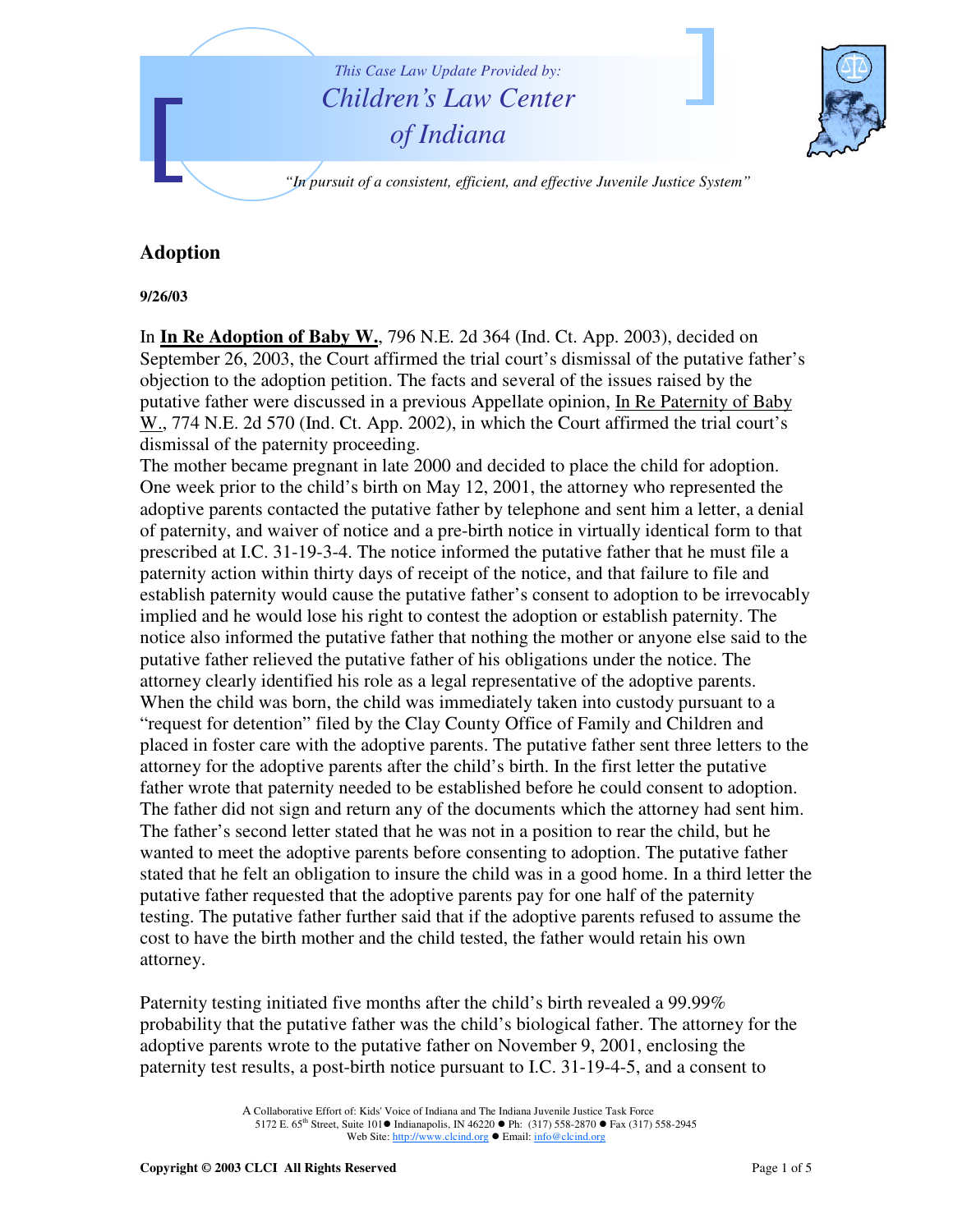adoption form. On November 27, 2001, the adoptive parents filed their petition for adoption in Daviess Circuit Court. The putative father filed a motion to contest the adoption on December 3, 2001. He filed a petition to establish paternity and for custody of the child on December 12, 2001 in Clay Circuit Court.

The adoptive parents requested and were granted the right to intervene in the paternity proceeding. The adoptive parents also moved to dismiss the paternity proceeding because of the putative father's failure to timely commence a paternity action within thirty days of the receipt of the pre-birth notice. The trial court dismissed the putative father's paternity proceeding. The Court of Appeals affirmed the trial court's dismissal in In Re Paternity of Baby W., 774 N.E. 2d 570 (Ind. Ct. App. 2002). In considering the putative father's paternity appeal, the Court found that the pre-birth notice substantially complied with the statute and that the putative father's initiation of DNA testing did not entitle him to a deviation from the thirty day time limit of the statute. Id. at 578. The Court also noted that the attorney for the adoptive parents had plainly expressed in his letter to the putative father that the attorney represented the adoptive parents. Such expression served as fair notice that the attorney represented interests contrary to those of the putative father. The Court also opined that any claim that the putative father's right to be advised of his right to counsel should be raised in the adoption proceedings. Id. at 579, fn5.

On January 15, 2003 the putative father filed an objection to the petition for adoption alleging: (1) his constitutional right to counsel had been violated; (2) the waiver of his fundamental right to establish a relationship with the child was constitutionally invalid. The court dismissed the putative father's objection to the adoption petition, finding that the putative father's consent to adoption was irrevocably implied pursuant to I.C. 31-19- 9-12. The putative father appealed the dismissal which was certified by the court as a final judgment pursuant to Indiana Trial Rule 54(B).

**Putative father was barred by doctrines of law-of-the-case and res judicata from arguing violation of due process due to allegedly by insufficient pre-birth notice.** Two of the putative father's Appellate claims on the adoption cause had been addressed in the paternity appeal. The adoptive parents contended that the duplicative claims were barred by the doctrines of law-of-the-case and res judicata. The Court agreed with the adoptive parents' argument. The Court cited Cha v. Warnick, 476 N.E. 2d 109, 114 (Ind. 1985), stating that the law-of-the-case doctrine provides that an Appellate Court's determination of a legal issue binds both the trial court and the Appellate Court in any subsequent appeal involving the same case and substantially the same facts. Adoption of Baby W. at 372. The Court stated that the application of the law-of-the-case doctrine is discretionary, and that courts retain the power to revisit prior decisions or those of a coordinate court in any circumstance, "although as a rule courts should be loathe to do so in the absence of extraordinary circumstances." Platt v. State, 664 N.E. 2d 357, 361 (Ind. Ct. App. 1996).

The Court further stated that the doctrine of res judicata prevents the repetitious litigation of essentially the same dispute. Adoption of Baby W. at 373. Res judicata is divided into

A Collaborative Effort of: Kids' Voice of Indiana and The Indiana Juvenile Justice Task Force 5172 E. 65<sup>th</sup> Street, Suite 101 ■ Indianapolis, IN 46220 ● Ph: (317) 558-2870 ● Fax (317) 558-2945 Web Site: http://www.clcind.org ● Email: info@clcind.org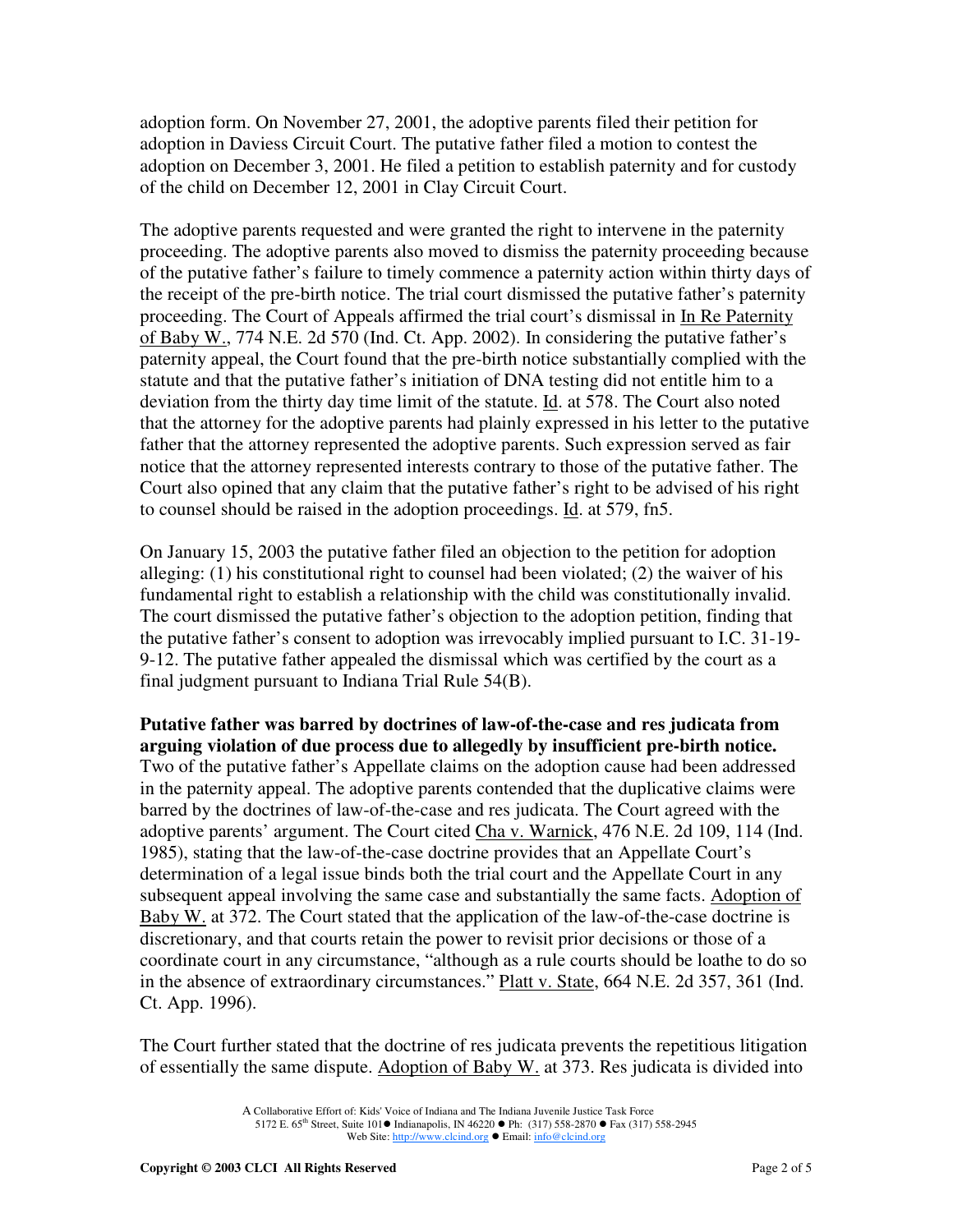the two branches of issue preclusion and claim preclusion. Id. Issue preclusion, also referred to as collateral estoppel, can be used offensively or defensively. Id. Offensive collateral estoppel as applied in this adoption case involves a situation where the plaintiff seeks to foreclose the defendant from litigating an issue which the defendant had previously litigated unsuccessfully in an action with another party. Eichenberger v. Eichenberger, 743 N.E. 2d 370, 374-75 (Ind. Ct. App. 2001). The prime consideration is whether the party against whom the prior judgment is pled had a full and fair opportunity to litigate the issue and whether it would be otherwise unfair under the circumstances to permit the use of collateral estoppel. Bienz v. Bloom, 674 N.E. 2d 998, 1004 (Ind. Ct. App. 1996).

The two claims from the paternity appeal which the putative father argued in the adoption appeal were: (1) the pre-birth notice was insufficient and therefore the putative father's due process rights was violated; (2) the putative father's fundamental right to establish a relationship with the child were terminated without any affirmative showing that he knowingly and voluntarily waived his rights. The Court opined that the putative father was barred by the doctrines of law-of-the-case and res judicata from relitigating the first issue and the second issued was res judicata in the adoption appeal. Adoption of Baby W., at 374.

## **The putative father had merely an executory interest in forming a relationship with the child that had not ripened into an interest that was entitled to substantial protection under the Due Process Clause.**

The Court assumed arguendo that the putative father's argument that his due process rights were violated when his fundamental right to establish a relationship with the child was terminated had been preserved for the adoption appeal. The Court noted that the biological link between a putative father and his child alone does not warrant significant constitutional protection. Adoption of Baby W. at 374, quoting Lehr v. Robertson, 463 U.S. 248, 261-62, 103 S. Ct. 2985, 77 L. Ed. 2d 614 (1983). A putative father does have a constitutionally protected inchoate or 'opportunity interest' to form a relationship with his child. In Re Paternity of M.G.S., 765 N.E. 2d 990, 1005 (Ind. Ct. App. 2001). If the putative father grasps this opportunity by coming forward to participate in the rearing of his child, his parental rights with respect to that child ripen into an interest which is entitled to substantial protection under the Due Process Clause. Id. The Court opined that nowhere in his three letters to the adoptive parents' attorney did the putative father demonstrate an intent to rear the child or otherwise be involved in the child's life. The Court held that the putative father had not grasped his opportunity to establish a relationship with the child; therefore, his executory interest in forming a relationship with the child had not ripened into an interest that was entitled to substantial protection under the Due Process Clause. Adoption of Baby W. at 375. The adoption court did not violate the putative father's due process rights on this issue. Id.

> A Collaborative Effort of: Kids' Voice of Indiana and The Indiana Juvenile Justice Task Force 5172 E. 65<sup>th</sup> Street, Suite 101 ■ Indianapolis, IN 46220 ● Ph: (317) 558-2870 ● Fax (317) 558-2945 Web Site: http://www.clcind.org ● Email: info@clcind.org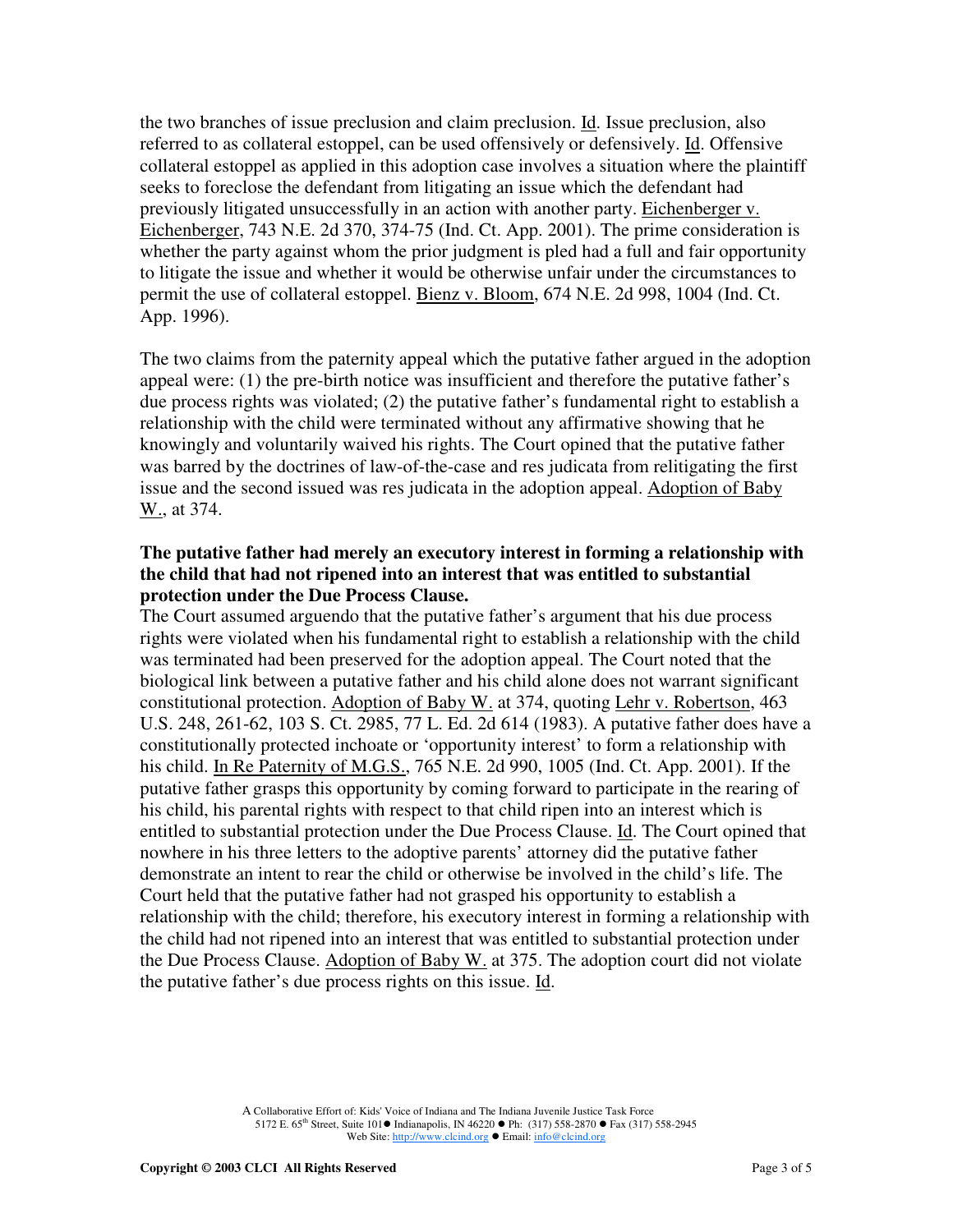## **It was the duty of the adoption court to inform the putative father of his right to counsel.**

The putative father contended that he was denied due process because the attorney for the adoptive parents never informed him of his right to counsel. The Court noted that the rights afforded by the involuntary termination statutes apply in adoption proceedings where the petitioners seek to adopt over the objections of one or both of the natural parents. Taylor v. Scott, 570 N.E. 2d 1333, 1335 (Ind. Ct. App. 1991). The parent has three related statutory rights: (1) the right to be represented by counsel; (2) the right to have counsel provided if he could not afford private representation; and (3) the right to be informed of the two preceding rights. Id.

The Court was not persuaded by the putative father's due process argument, stating that there was no duty on the part of the adoptive parents' attorney to inform the putative father of his right to counsel. The Court noted that the letter written by the adoptive parents' attorney plainly expressed the identity of the attorney's client and that such expression served as fair notice that the adoptive parents' attorney represented interests contrary to those of the putative father. The putative father also indicated in his letter to the adoptive parents' attorney that the putative father would retain counsel to represent his own interests. The Court further opined that the adoption court had a duty to inform the putative father of his right to counsel. Adoption of Baby W. at 376. The adoption court's failure to do so was subject to the constitutional rule of harmless error, because the putative father was represented by counsel at all stages of both the adoption and paternity proceedings. Id.